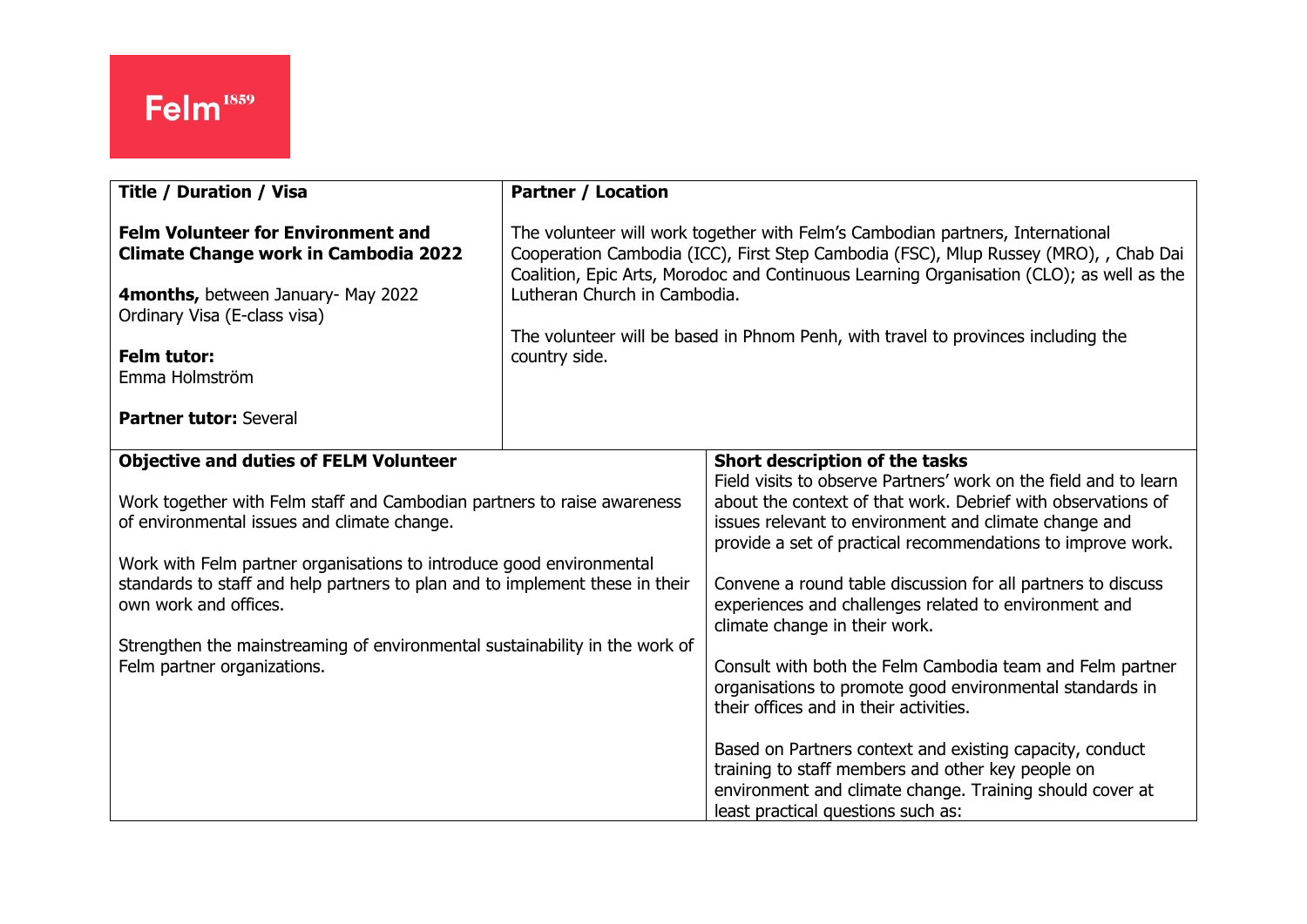|  | What do key terms like "environment" and "climate"<br>change" mean?<br>How can partners assess and minimise their environmental<br>$\overline{\phantom{a}}$<br>impact, and contribute to positive change instead?                                                                                                                                                                                                                       |
|--|-----------------------------------------------------------------------------------------------------------------------------------------------------------------------------------------------------------------------------------------------------------------------------------------------------------------------------------------------------------------------------------------------------------------------------------------|
|  | Work with Partners' management to:<br>Understanding Felm reporting and proposals: what are the<br>$\overline{\phantom{a}}$<br>donor requirements on environment and climate change<br>issues? How to improve their reporting on this?<br>How to approach environment and climate change as a<br>cross-cutting issue, from project planning stages; to<br>baseline analysis; to mainstreaming in all activities; to<br>reporting stages. |

#### **Competence / Qualifications / Language requirements:**

- Meet the requirements of the Felm Volunteer program
- Relevant university or other degree in a subject related to the environment, environmental education, environmental health or development cooperation.
- Strong work experience in a role related to environmental sustainability and climate change. Work experience in developing country context and knowledge of drought-resistant agriculture and/or regenerative agriculture would be an asset.
- Some previous overseas experience and experience working cross culturally would be considered an asset.
- Strong spoken and written English

**Health considerations:** Please note that this assignment would require travel to the Cambodian country-side and would take place during the hot season. Phnom Penh has very high levels of air-pollution.

### **Benefits and commitments:**

### **Felm and partner**

- Providing the tasks, materials and instructions for the Volunteer before volunteer period
- Felm will cover in-country expenses related to the volunteer task, such as work-related travel, sim-card and computer if necessary at work, etc.